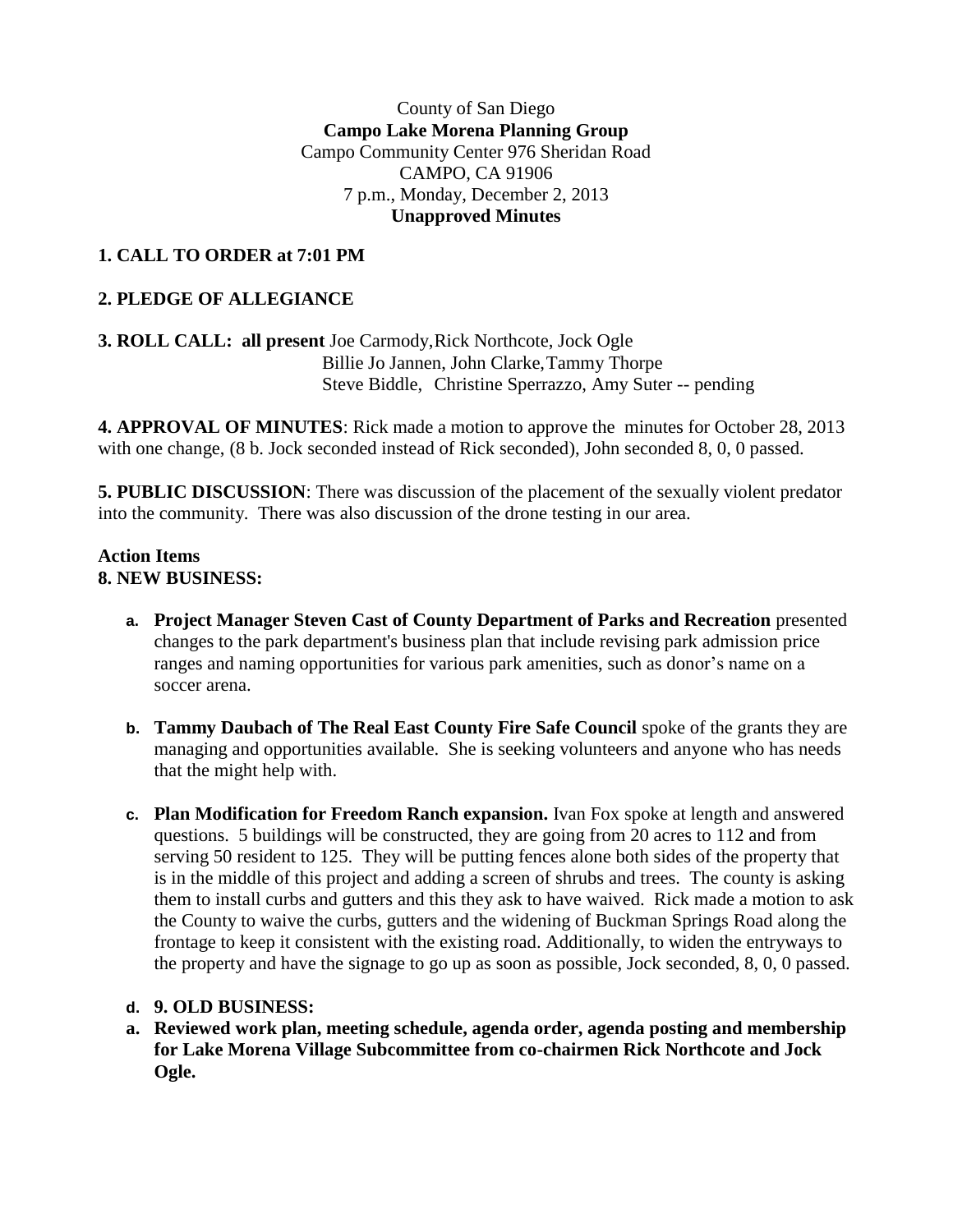**b. Standing Subcommittee reports: Groundwater, John Clarke; Sewer and Septic, Joe Carmody; Community Economic Impacts, Steven Biddle; Traffic and Public Safety, Jock Ogle. No reports**

#### **6. CORRESPONDENCE AND ANNOUNCEMENTS**

- **a. The Star Ranch vesting and landscape architecture maps** will be available for public perusal at all of our meetings, beginning this month. The map package consists of 23 pages of full-sized maps.
- **b. Marilu Glassman of Sup. Jacob's office informs me that new member Amy Suter is on the Dec. 3 BOS agenda for confirmation.**
- **c. The backcountry Revitalization Committee will meet at the Mountain Empire Community Center on Thursday, Dec. 12.**
- **d. The proposed county bee ordinance update will be discussed at a meeting on December 4 at 5 p.m.** at 5520 Overland Avenue, Conference Center Hearing Room. Current bee regulations here: http://www.sdcounty.ca.gov/awm/bees.html. For more information, contact Senior Agricultural/Standards Inspector Colleen Carr at (858) 614- 7776 or by email at colleen.carr@sdcounty.ca.gov.
- **e. The planning group tour of the old sewer plant in Campo is on December 10 at 10 a.m.** Only four planning group members may attend with space for four community members. Planning group members slated to attend currently are Billie Jo Jannen, Joe Carmody, Christine Sperrago. Two community members are listed to attend, so there is room for two more. Please contact Chairman Billie Jo Jannen if you want to be included. Sewer and Septic Subcommittee Chaiman Joe Carmody will report on the tour at the January 27 meeting.
- **f. The Backcountry Revitalization Subcommittee will meet Thursday, December 12, at 2:30 p.m.** at the Mountain Empire Community Center.
- **g. County of San Diego Land Development Performance Review Committee met November 14.** No statement of proceedings or minutes have been posted for the meeting as yet.
- **h. County planner Marisa Smith informs me that the ATT Mobility major use permit PDS2013-MUP-13-009 we heard on July 22 has been changed to a faux utility pole, rather than the faux tree.** This is in keeping with CLMPG suggestions when the project was presented to us. She wanted to know if she should bring the project back to us. In the interest of satisfying the group's wishes for limited work during the holiday season, I told her it was fine and we would treat it as correspondence.
- **i. DPW Vegetation manager Steve Nelson sent us the county's plan to remove an oak tree at the intersection of Lupine Drive and Manzanita Drive.** The tree has grown into the roadway and is causing traffic to travel in the opposite lane to avoid hitting it. Since it